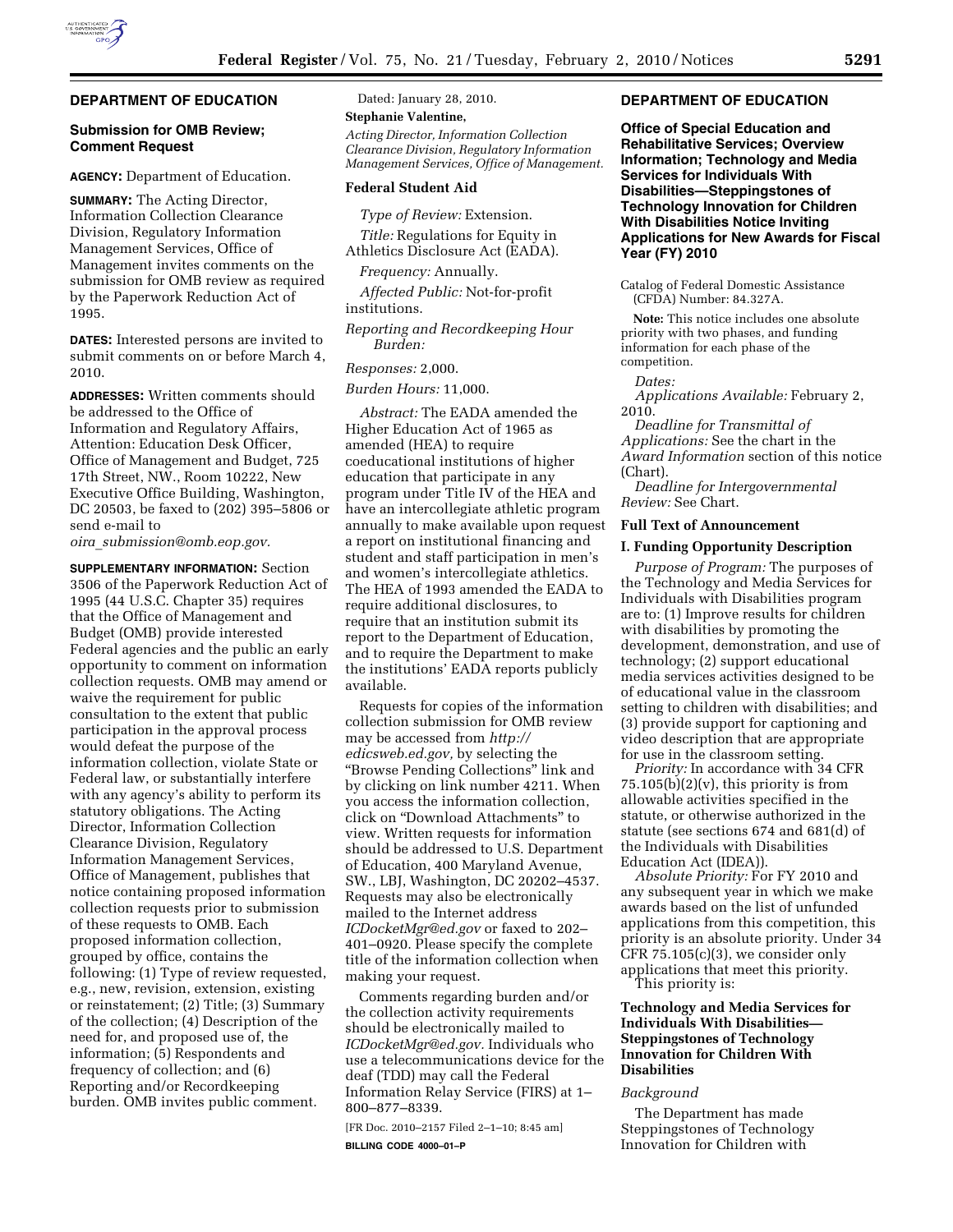Disabilities awards for several years under the Technology and Media Services for Individuals with Disabilities program. Awards are made in two phases: (1) Development and (2) research on effectiveness. Abstracts of projects funded under these two phases can be found at *http:// publicddb.tadnet.org/.* 

# *Priority*

The Steppingstones of Technology Innovation for Children with Disabilities absolute priority requires grantees to develop, implement, and evaluate innovative technology approaches designed to improve results for children with disabilities. Phase 1 projects must develop, refine, and test the feasibility of specific technologybased approaches. Phase 2 projects must subject technology-based approaches to rigorous field-based research to determine their effectiveness.

To be considered for funding under the Steppingstones of Technology Innovation for Children with Disabilities absolute priority, applicants must meet the application requirements contained in the priority. All projects funded under the absolute priority also must meet the programmatic and administrative requirements specified in the priority. The application, programmatic, and administrative requirements are as follows:

(a) In the application, an applicant must—

(1) Describe a technology-based approach for improving the results of (a) early intervention programs, (b) response-to-intervention (RTI) assessment techniques, or (c) preschool, elementary school, middle school, or high school educational programs for children with disabilities. The technology-based approach must be an innovative combination of new technology and additional materials and methodologies that enable the technology to improve early intervention programs, RTI assessment techniques, or educational results for children with disabilities;

(2) Present a justification, based on scientifically rigorous research or theory, that supports the potential effectiveness of the technology-based approach described pursuant to paragraph (a)(1) of this priority for improving results for children with disabilities. The approach must have the potential to improve child outcomes, not just parent or provider outcomes. Child outcomes may include improved academic or pre-academic skills, improved behavioral or social functioning, and improved functional performance, provided that valid and

reliable measurement instruments are employed to assess the outcomes. Technology-based approaches intended for use by providers or parents may not be funded under this priority unless child-level benefits are clearly demonstrated. Technology-based approaches for professional development will not be funded under this priority;

(3) Provide a detailed plan for conducting work in one of the following two phases:

(i) *Phase 1—Development:* Projects funded under Phase 1 must develop and refine a technology-based approach, and test its feasibility for use with children with disabilities. Activities under Phase 1 of the priority may include development, adaptation, and refinement of technology, materials, or methodologies. Activities under Phase 1 of the priority must include a formative evaluation of the technology-based approach's usability and feasibility for use with children with disabilities. Each project funded under Phase 1 must be designed to develop, as its primary product, a promising technology-based approach that is suitable for field-based evaluation of its effectiveness in improving results for children with disabilities.

(ii) *Phase 2—Research on Effectiveness:* Projects funded under Phase 2 must select a promising technology-based approach that has been developed and tested in a manner consistent with the criteria for activities funded under Phase 1, and subject the approach to rigorous field-based research to determine its effectiveness in educational or early intervention settings. Approaches studied under Phase 2 may have been developed with previous funding under Phase 1 of this priority or with funding from other sources. Phase 2 of this priority is primarily intended to produce sound research-based evidence demonstrating that the technology-based approach can improve educational or early intervention results for children with disabilities in a defined range of real world contexts.

Projects funded under Phase 2 of this priority must conduct research that poses a causal question and must seek to answer that question through randomized assignment to treatment and comparison conditions, unless a strong justification is made for why a randomized trial is not possible. If a randomized trial is not possible, the applicant must employ alternatives that substantially minimize selection bias or allow the selection bias to be modeled. These alternatives include appropriately structured regression-discontinuity

designs and natural experiments in which naturally occurring circumstances or institutions (perhaps unintentionally) divide people into treatment and comparison groups in a manner akin to purposeful random assignment. In their applications, applicants proposing to use an alternative system must (1) make a compelling case that randomization is not possible, and (2) describe in detail how the procedures will result in substantially minimizing the effects of selection bias on estimates of effect size. Choice of randomizing unit or units (*e.g.,* students, classrooms, schools) must be grounded in a theoretical framework. Observational, survey, or qualitative methodologies may complement experimental methodologies to assist in the identification of factors that may explain the effectiveness or ineffectiveness of the technology-based approach being evaluated. Applicants must propose research designs that permit the identification and assessment of factors that may have an impact on the fidelity of implementation. Mediating and moderating variables that are both measured in the practice or model condition and are likely to affect outcomes in the comparison condition must be measured in the comparison condition (*e.g.,* student time-on-task, teacher experience, or time in position).

Projects funded under Phase 2 of this priority must conduct comprehensive research in order to provide convincing evidence of the effectiveness or ineffectiveness of the technology-based approach under study, at least within a defined range of settings. Applicants must provide documentation that available sample sizes, methodologies, and treatment effects are likely to result in conclusive findings regarding the effectiveness of the technology-based approach;

(4) Provide a plan for forming collaborative relationships with vendors, other dissemination or marketing resources, or both to ensure that the technology-based approach can be made widely available if sufficient evidence of effectiveness is obtained. Applicants should document the availability and willingness of dissemination or marketing resources to participate. Applicants are encouraged to plan these collaborative relationships early in their projects, even in Phase 1 (if applicable), but should refrain from widespread dissemination of the technology-based approach to practitioners until evidence of its effectiveness is obtained in Phase 2; and

(5) Budget for the project director to attend an annual three-day Project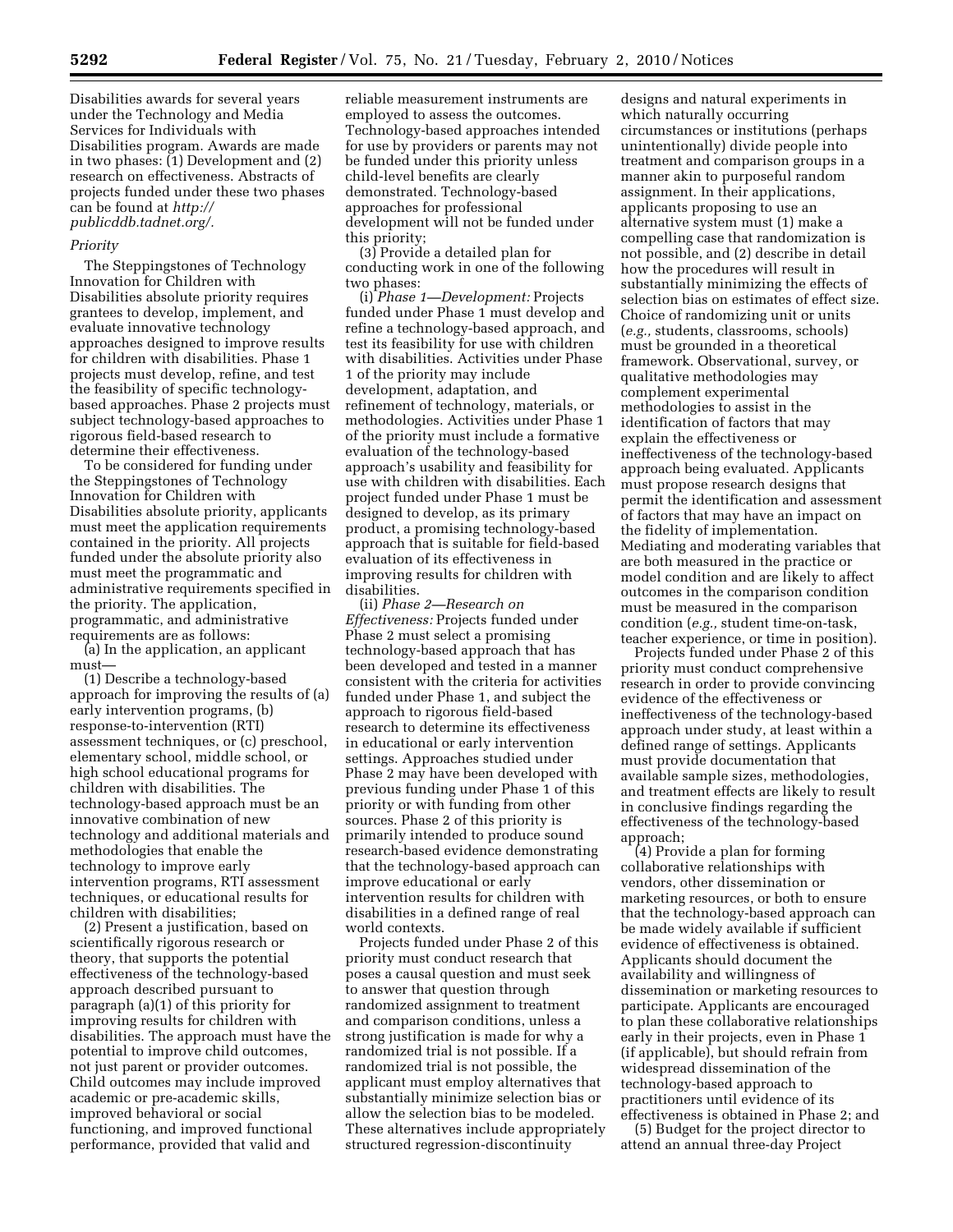Directors' meeting in Washington, DC, and another annual two-day trip to Washington, DC to collaborate with the Federal project officer and the other projects funded under this priority to share information, and to discuss findings and methods of dissemination.

(b) The project also must conduct the following activities:

(1) If the project maintains a Web site, include relevant information and documents in a format that meets a government or industry-recognized standard for accessibility.

(2) If the project produces instructional materials for dissemination, produce them in accessible formats (*e.g.,* with captioning, with video description, or complying with the National Instructional Materials Accessibility Standard (NIMAS), as appropriate).

Within this absolute priority, we are particularly interested in applications that address the following invitational priorities.

*Invitational Priorities:* Under 34 CFR 75.105(c)(1) we do not give an application that meets one of these invitational priorities a competitive or absolute preference over other applications.

These priorities are:

(1) Projects led by a project director or principal investigator who is in the initial phase of his or her career. For purpose of this invitational priority, the initial phase of an individual's career is

considered to be the first three years after the individual completes and graduates from a doctoral program (*i.e.,*  for FY 2010 awards, projects may support individuals who completed and graduated from a doctoral program no earlier than the 2006–2007 academic year).

(2) Projects focusing on technologybased approaches for children with disabilities, ages birth to age three.

(3) Projects focusing on technologybased approaches to response-tointervention assessment techniques.

(4) Projects focusing on technologybased approaches for instruction in science, mathematics, or both for children with disabilities.

*Waiver of Proposed Rulemaking:*  Under the Administrative Procedure Act (APA) (5 U.S.C. 553), the Department generally offers interested parties the opportunity to comment on proposed priorities and requirements. Section 681(d) of IDEA, however, makes the public comment requirements of the APA inapplicable to the priority in this notice.

*Program Authority:* 20 U.S.C. 1474 and 1481.

*Applicable Regulations:* The Education Department General Administrative Regulations (EDGAR) in 34 CFR parts 74, 75, 77, 79, 80, 81, 82, 84, 85, 86, 97, 98, and 99.

**Note:** The regulations in 34 CFR part 79 apply to all applicants except federally recognized Indian tribes.

**Note:** The regulations in 34 CFR part 86 apply to institutions of higher education (IHEs) only.

# **II. Award Information**

*Type of Award:* Discretionary grants.

*Estimated Available Funds:*  \$2,400,000. Please refer to the ''Estimated Range of Awards'' column in the Chart for the estimated dollar amounts for the two phases of this competition.

*Estimated Range of Awards:* See Chart.

*Estimated Average Size of Awards:*  See Chart.

*Maximum Award:* Phase 1: \$200,000, per year and Phase 2: \$300,000, per year. We will reject any application that proposes a budget exceeding the maximum award for a single budget period of 12 months. The Assistant Secretary for Special Education and Rehabilitative Services may change the maximum amount through a notice published in the **Federal Register.** 

*Estimated Number of Awards:* See Chart.

*Project Period:* Projects funded under Phase 1 will be funded for up to 24 months. Projects funded under Phase 2 will be funded for up to 36 months. We will reject any application that proposes a project period exceeding 24 months for Phase 1 or 36 months for Phase 2.

STEPPINGSTONES OF TECHNOLOGY INNOVATION FOR CHILDREN WITH DISABILITIES APPLICATION NOTICE FOR FISCAL YEAR 2010

| CFDA number and name                                                               | Deadline for<br>transmittal of<br>applications | Deadline for<br>intergovern-<br>mental review | Estimated<br>available funds | Estimated<br>range of<br>awards | Estimated<br>average size<br>of awards | Estimated<br>number of<br>awards |
|------------------------------------------------------------------------------------|------------------------------------------------|-----------------------------------------------|------------------------------|---------------------------------|----------------------------------------|----------------------------------|
| 84.327A-Steppingstones of Technology<br>Innovation for Children with Disabilities: |                                                |                                               |                              |                                 |                                        |                                  |
| Phase 1-Development                                                                | March 19,<br>2010.                             | May 18, 2010                                  | \$1,200,000                  | \$100,000-<br>\$200,000         | \$200,000                              | 6                                |
| Phase 2-Research on Effectiveness                                                  | March 19,<br>2010.                             | May 18, 2010                                  | 1.200.000                    | 200.000-<br>300.000             | 300,000                                |                                  |

**Note:** The Department is not bound by any estimates in this notice.

### **III. Eligibility Information**

1. *Eligible Applicants:* State educational agencies (SEAs); local educational agencies (LEAs); public charter schools that are LEAs under State law; IHEs; other public agencies; private nonprofit organizations; outlying areas; freely associated States; Indian tribes or tribal organizations; and forprofit organizations.

2. *Cost Sharing or Matching:* This competition does not require cost sharing or matching.

3. *Other: General Requirements*—(a) The projects funded under this competition must make positive efforts to employ and advance in employment qualified individuals with disabilities (see section 606 of IDEA).

(b) Applicants and grant recipients funded under this competition must involve individuals with disabilities or parents of individuals with disabilities ages birth through 26 in planning, implementing, and evaluating the projects (*see* section 682(a)(1)(A) of IDEA).

# **IV. Application and Submission Information**

1. *Address to Request Application Package:* ED Pubs, U.S. Department of Education, P.O. Box 22207, Alexandria, VA 22304. Telephone, toll free: 1–877– 433–7827. FAX: (703) 605–6794. If you use a telecommunications device for the deaf (TDD), call, toll free: 1–877–576– 7734.

You can contact ED Pubs at its Web site, also: *http://www.EDPubs.gov* or at its e-mail address: *edpubs@inet.ed.gov.* 

If you request an application package from ED Pubs, be sure to identify this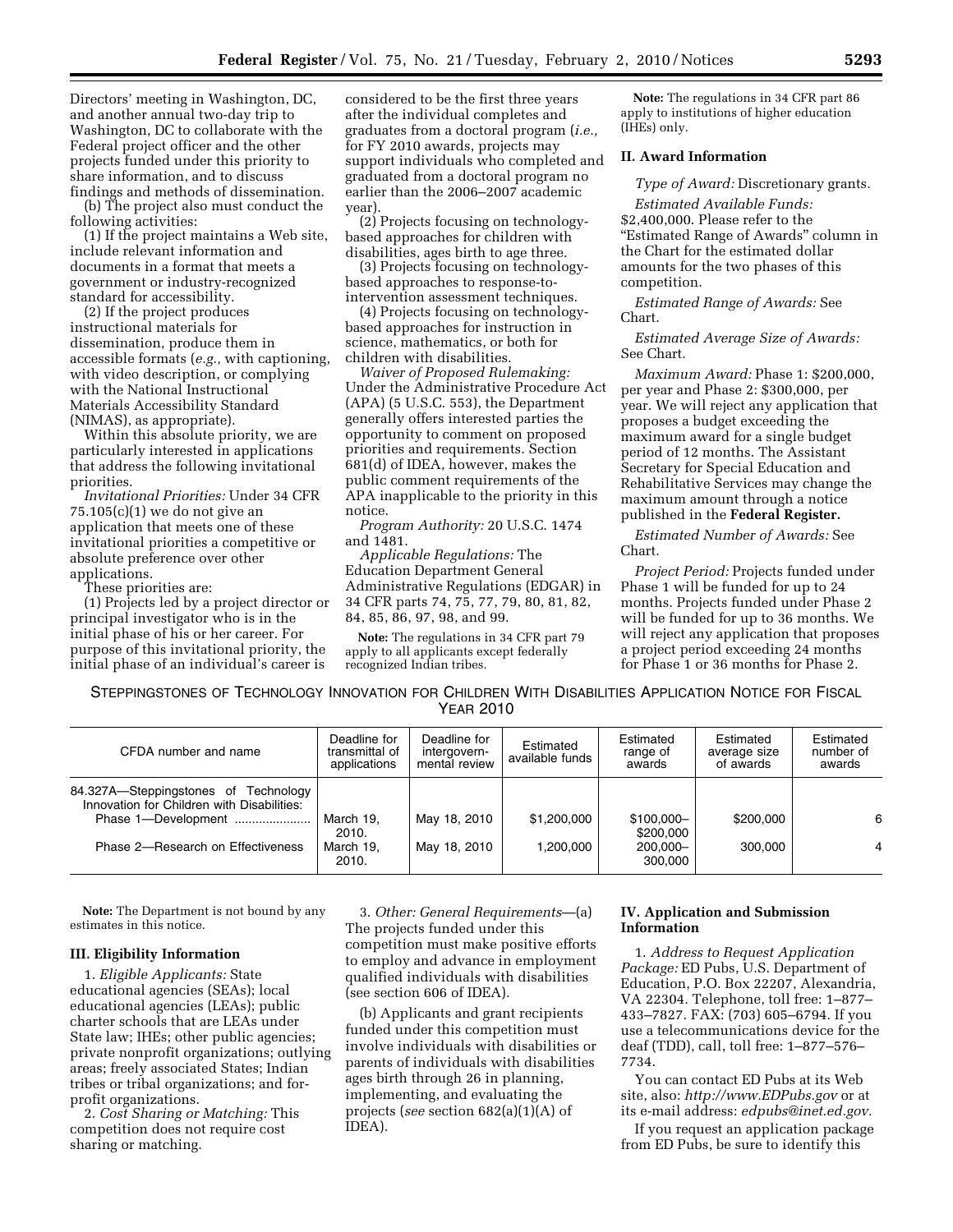competition as follows: CFDA number 84.327A.

Individuals with disabilities can obtain a copy of the application package in an accessible format (*e.g.,* braille, large print, audiotape, or computer diskette) by contacting the person or team listed under *Accessible Format* in section VIII of this notice.

2. *Content and Form of Application Submission:* Requirements concerning the content of an application, together with the forms you must submit, are in the application package for this competition.

*Page Limit:* The application narrative (Part III of the application) is where you, the applicant, address the selection criteria that reviewers use to evaluate your application. You must limit Part III to the equivalent of no more than 50 pages using the following standards:

• A "page" is  $8.5'' \times 11''$ , on one side only, with 1″ margins at the top, bottom, and both sides.

• Double space (no more than three lines per vertical inch) all text in the application narrative, including titles, headings, footnotes, quotations, references, and captions, as well as all text in charts, tables, figures, and graphs.

• Use a font that is either 12 point or larger or no smaller than 10 pitch (characters per inch).

The page limit does not apply to Part I, the cover sheet; Part II, the budget section, including the narrative budget justification; Part IV, the assurances and certifications; or the one-page abstract, the resumes, the bibliography, the references, or the letters of support. However, you must include all of the application narrative in Part III.

We will reject your application if you exceed the page limit; or if you apply other standards and exceed the equivalent of the page limit.

3. *Submission Dates and Times: Applications Available:* February 2, 2010.

*Deadline for Transmittal of Applications:* See Chart.

Applications for grants under this competition may be submitted electronically using the Electronic Grant Application System (e-Application) accessible through the Department's e-Grants site, or in paper format by mail or hand delivery. For information (including dates and times) about how to submit your application electronically, or in paper format by mail or hand delivery, please refer to section IV. 6. *Other Submission Requirements* of this notice.

We do not consider an application that does not comply with the deadline requirements.

Individuals with disabilities who need an accommodation or auxiliary aid in connection with the application process should contact the person listed under *For Further Information Contact*  in section VII of this notice. If the Department provides an accommodation or auxiliary aid to an individual with a disability in connection with the application process, the individual's application remains subject to all other requirements and limitations in this notice.

*Deadline for Intergovernmental Review:* See Chart.

4. *Intergovernmental Review:* This program is subject to Executive Order 12372 and the regulations in 34 CFR part 79. Information about Intergovernmental Review of Federal Programs under Executive Order 12372 is in the application package for this competition.

5. *Funding Restrictions:* We reference regulations outlining funding restrictions in the *Applicable Regulations* section of this notice.

6. *Other Submission Requirements:*  Applications for grants under this competition may be submitted electronically or in paper format by mail or hand delivery.

a. *Electronic Submission of Applications.* 

If you choose to submit your application to us electronically, you must use e-Application, accessible through the Department's e-Grants Web site at: *http://e-grants.ed.gov.* 

While completing your electronic application, you will be entering data online that will be saved into a database. You may not e-mail an electronic copy of a grant application to us.

Please note the following:

• Your participation in e-Application is voluntary.

• You must complete the electronic submission of your grant application by 4:30:00 p.m., Washington, DC time, on the application deadline date. E– Application will not accept an application for this competition after 4:30:00 p.m., Washington, DC time, on the application deadline date. Therefore, we strongly recommend that you do not wait until the application deadline date to begin the application process.

• The hours of operation of the e-Grants Web site are 6:00 a.m. Monday until 7:00 p.m. Wednesday; and 6:00 a.m. Thursday until 8:00 p.m. Sunday, Washington, DC time. Please note that, because of maintenance, the system is unavailable between 8:00 p.m. on Sundays and 6:00 a.m. on Mondays, and between 7:00 p.m. on Wednesdays and

6:00 a.m. on Thursdays, Washington, DC time. Any modifications to these hours are posted on the e-Grants Web site.

• You will not receive additional point value because you submit your application in electronic format, nor will we penalize you if you submit your application in paper format.

• You must submit all documents electronically, including all information you typically provide on the following forms: the Application for Federal Assistance (SF 424), the Department of Education Supplemental Information for SF 424, Budget Information—Non-Construction Programs (ED 524), and all necessary assurances and certifications. You must attach any narrative sections of your application as files in a .DOC (document), .RTF (rich text), or .PDF (Portable Document) format. If you upload a file type other than the three file types specified in this paragraph or submit a password protected file, we will not review that material.

• Your electronic application must comply with any page limit requirements described in this notice.

• Prior to submitting your electronic application, you may wish to print a copy of it for your records.

• After you electronically submit your application, you will receive an automatic acknowledgment that will include a PR/Award number (an identifying number unique to your application).

• Within three working days after submitting your electronic application, fax a signed copy of the SF 424 to the Application Control Center after following these steps:

(1) Print SF 424 from e-Application. (2) The applicant's Authorizing

Representative must sign this form. (3) Place the PR/Award number in the

upper right hand corner of the hardcopy signature page of the SF 424.

(4) Fax the signed SF 424 to the Application Control Center at (202) 245–6272.

• We may request that you provide us original signatures on other forms at a later date.

*Application Deadline Date Extension in Case of System Unavailability:* If you are prevented from electronically submitting your application on the application deadline date because e-Application is unavailable, we will grant you an extension of one business day to enable you to transmit your application electronically, by mail, or by hand delivery. We will grant this extension if—

(1) You are a registered user of e-Application and you have initiated an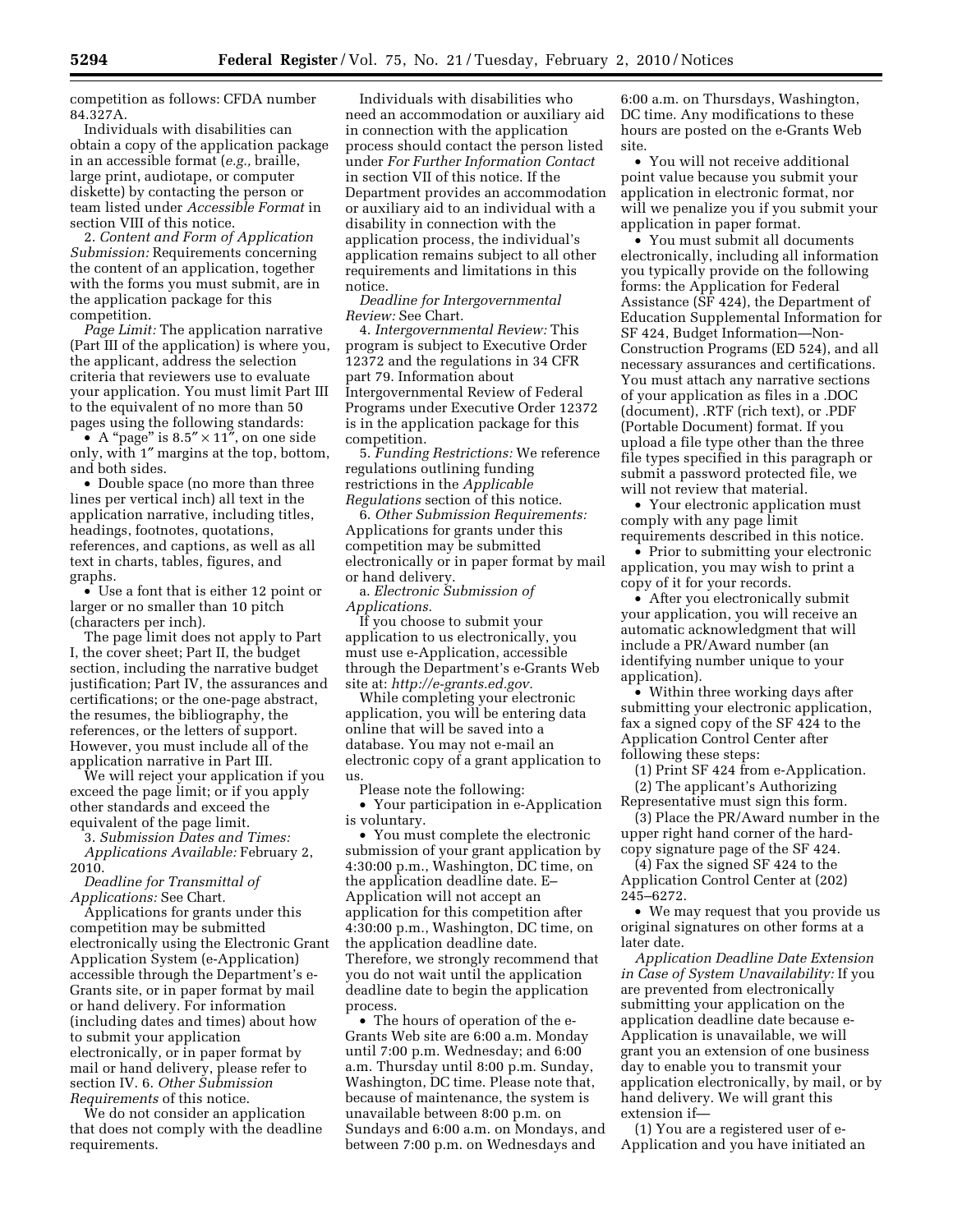electronic application for this competition; and

(2) (a) E–Application is unavailable for 60 minutes or more between the hours of 8:30 a.m. and 3:30 p.m., Washington, DC time, on the application deadline date; or

(b) E–Application is unavailable for any period of time between 3:30 p.m. and 4:30:00 p.m., Washington, DC time, on the application deadline date.

We must acknowledge and confirm these periods of unavailability before granting you an extension. To request this extension or to confirm our acknowledgment of any system unavailability, you may contact either (1) the person listed elsewhere in this notice under *For Further Information Contact* (*see* VII. Agency Contact) or (2) the e-Grants help desk at 1–888–336– 8930. If e-Application is unavailable due to technical problems with the system and, therefore, the application deadline is extended, an e-mail will be sent to all registered users who have initiated an e-Application.

Extensions referred to in this section apply only to the unavailability of e-Application. If e-Application is available, and, for any reason, you are unable to submit your application electronically or you do not receive an automatic acknowledgment of your submission, you may submit your application in paper format by mail or hand delivery in accordance with the instructions in this notice.

b. *Submission of Paper Applications by Mail.* 

If you submit your application in paper format by mail (through the U.S. Postal Service or a commercial carrier), you must mail the original and two copies of your application, on or before the application deadline date, to the Department at the following address: U.S. Department of Education, Application Control Center, Attention: (CFDA Number 84.327A), LBJ Basement Level 1, 400 Maryland Avenue, SW., Washington, DC 20202–4260.

You must show proof of mailing consisting of one of the following:

(1) A legibly dated U.S. Postal Service postmark.

(2) A legible mail receipt with the date of mailing stamped by the U.S. Postal Service.

(3) A dated shipping label, invoice, or receipt from a commercial carrier.

(4) Any other proof of mailing acceptable to the Secretary of the U.S. Department of Education.

If you mail your application through the U.S. Postal Service, we do not accept either of the following as proof of mailing:

(1) A private metered postmark.

(2) A mail receipt that is not dated by the U.S. Postal Service.

If your application is postmarked after the application deadline date, we will not consider your application.

**Note:** The U.S. Postal Service does not uniformly provide a dated postmark. Before relying on this method, you should check with your local post office.

c. *Submission of Paper Applications by Hand Delivery.* 

If you submit your application in paper format by hand delivery, you (or a courier service) must deliver the original and two copies of your application by hand, on or before the application deadline date, to the Department at the following address: U.S. Department of Education, Application Control Center, Attention: (CFDA Number 84.327A), 550 12th Street, SW., Room 7041, Potomac Center Plaza, Washington, DC 20202–4260.

The Application Control Center accepts hand deliveries daily between 8:00 a.m. and 4:30:00 p.m., Washington, DC time, except Saturdays, Sundays, and Federal holidays.

**Note for Mail or Hand Delivery of Paper Applications:** If you mail or hand deliver your application to the Department—

(1) You must indicate on the envelope and—if not provided by the Department—in Item 11 of the SF 424 the CFDA number, including suffix letter, if any, of the competition under which you are submitting your application; and

(2) The Application Control Center will mail to you a notification of receipt of your grant application. If you do not receive this grant notification within 15 business days from the application deadline date, you should call the U.S. Department of Education Application Control Center at (202) 245– 6288.

### **V. Application Review Information**

1. *Selection Criteria:* The selection criteria for this program are from 34 CFR 75.210 and are listed in the application package.

2. *Review and Selection Process:* In the past, the Department has had difficulty finding peer reviewers for certain competitions, because so many individuals who are eligible to serve as peer reviewers have conflicts of interest. The Standing Panel requirements under IDEA also have placed additional constraints on the availability of reviewers. Therefore, the Department has determined that, for some discretionary grant competitions, applications may be separated into two or more groups and ranked and selected for funding within specific groups. This procedure will make it easier for the Department to find peer reviewers, by ensuring that greater numbers of

individuals who are eligible to serve as reviewers for any particular group of applicants will not have conflicts of interest. It also will increase the quality, independence, and fairness of the review process, while permitting panel members to review applications under discretionary grant competitions for which they also have submitted applications. However, if the Department decides to select an equal number of applications in each group for funding, this may result in different cut-off points for fundable applications in each group.

#### **VI. Award Administration Information**

1. *Award Notices:* If your application is successful, we notify your U.S. Representative and U.S. Senators and send you a Grant Award Notification (GAN). We may notify you informally, also.

If your application is not evaluated or not selected for funding, we notify you.

2. *Administrative and National Policy Requirements:* We identify administrative and national policy requirements in the application package and reference these and other requirements in the *Applicable Regulations* section of this notice.

We reference the regulations outlining the terms and conditions of an award in the *Applicable Regulations* section of this notice and include these and other specific conditions in the GAN. The GAN also incorporates your approved application as part of your binding commitments under the grant.

3. *Reporting:* At the end of your project period, you must submit a final performance report, including financial information, as directed by the Secretary. If you receive a multi-year award, you must submit an annual performance report that provides the most current performance and financial expenditure information as directed by the Secretary under 34 CFR 75.118. The Secretary may also require more frequent performance reports under 34 CFR 75.720(c). For specific requirements on reporting, please go to *http://www.ed.gov/fund/grant/apply/ appforms/appforms.html.* 

4. *Performance Measures:* Under the Government Performance and Results Act of 1993 (GPRA), the Department has established a set of performance measures, including long-term measures, that are designed to yield information on various aspects of the effectiveness and quality of the Technology and Media Services for Individuals with Disabilities program. These measures focus on the extent to which projects are of high quality, are relevant to improving outcomes of